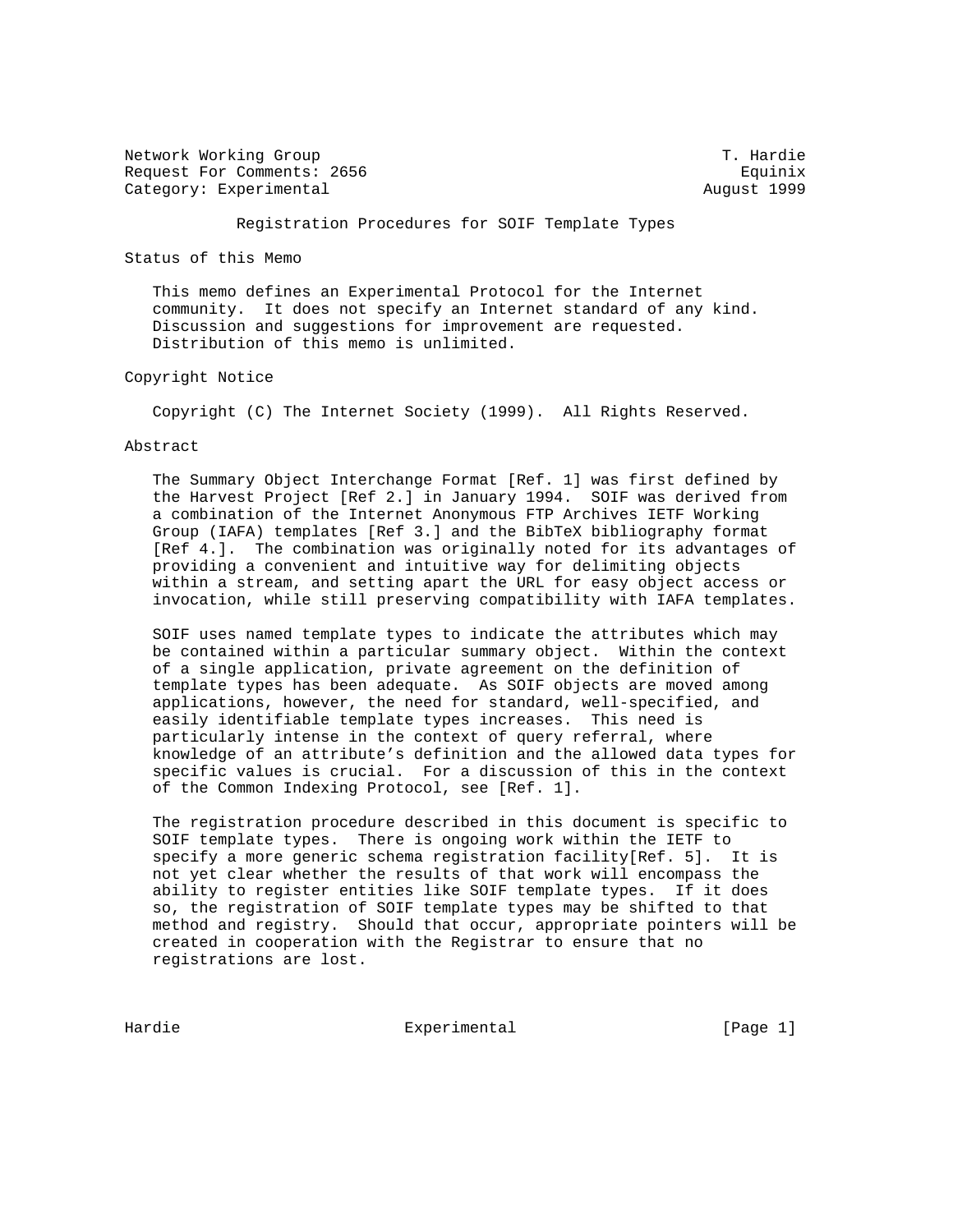#### 1. Registrar

 The initial registrar of SOIF template types will be the Internet Assigned Numbers Authority (IANA).

2. Defining Template Types

 Each SOIF object is composed of 3 fundamental components: a template type IDENTIFIER, a URL, and zero or more ATTRIBUTE-VALUE pairs. See [Ref 1.] for the formal grammar of SOIF and a description of how these components interrelate. As part of the registration process, registrants must: propose a template type IDENTIFER; list the ATTRIBUTEs which the template may contain; identify whether each ATTRIBUTE is mandatory or optional; and specifiy the data type and encoding appropriate for the VALUEs associated with each ATTRIBUTE.

2.1 The template type IDENTIFIER

 The IDENTIFIER for the template type is assigned at registration based on a proposal from the registrant. It is, however, at the sole discretion of the registrars to assign specific IDENTIFIERS. While they will normally assign the IDENTIFIERs proposed by registrants, they may choose to modify a proposed IDENTIFIER to avoid conflict with other existing or proposed template types.

 Because of the pre-installed base of servers using privately agreed upon template types, applications using SOIF need to be able to ascertain whether a referenced template type has been registered. In order to accomplish this, all template type IDENTIFIERS for template types registered with the IANA will begin with the ASCII string "IANA-". An IANA-registered template type based on the GILS specification, for example, might be registered as "IANA-GILS". Should other registrars emerge over time, similar strings must be established and used to compose template type IDENTIFIERS which they assign.

2.2 The URL

 The URL associated with a particular summary object is determined by the application generating the object. Applications must generate valid URLs according to the rules of [Ref 6.], but there is no restriction on what sorts of URLs may be associated with particular template types. The use of a particular template type indicates the type of information contained in the summary object, not how the inital resource being summarized was accessed. This aspect of SOIF summary objects is therefor not subject to registration.

Hardie **Experimental** Experimental [Page 2]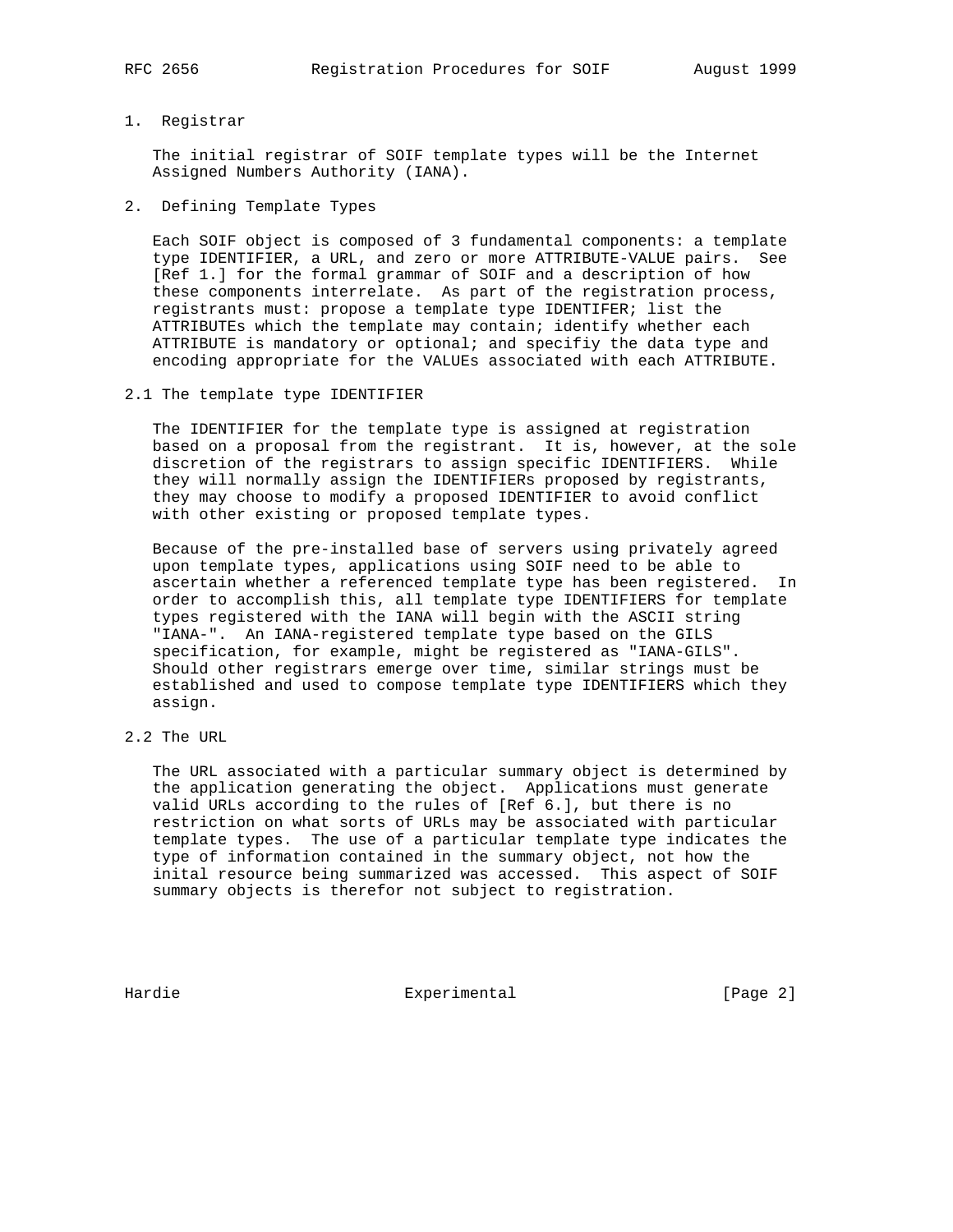## 2.3 ATTRIBUTES

 Where an ATTRIBUTE associated with a proposed template type exactly matches an ATTRIBUTE previously defined in a registered template type, the proposed ATTRIBUTE should be defined by reference to the existing, registered ATTRIBUTE. This allows query referral meshes to easily map queries against ATTRIBUTEs derived from different template types and provides an easy method for extending or restricting an existing template type to match an application's particular needs. In such cases, the ATTRIBUTE for the newly registered template type will have the same name, description, and allowed values as the ATTRIBUTE in the existing registered template type.

 Where no existing ATTRIBUTE may be referenced, registrants must specify each ATTRIBUTE's name, description, and allowed values.

#### 2.3.1 ATTRIBUTE names

 To handle multiple VALUEs for the same ATTRIBUTE, SOIF uses a naming convention, appending a hyphen and a positive integer to the base ATTRIBUTE name to create a unique ATTRIBUTE IDENTIFIER. For example, the ATTRIBUTE IDENTIFIERs "Publisher-1", "Publisher-2", and "Publisher-3" can be used to associate three VALUEs with the ATTRIBUTE named "Publisher". In order to provide for the unimpeded operation of this convention, ATTRIBUTE names may not terminate with a hyphen followed by an integer. ATTRIBUTE names are otherwise restricted only by the grammar defined in [Ref. 1].

 In general, registrants will probably wish to propose ATTRIBUTE names which are short, mnemonic, and intuitively associated with the characterstic that the ATTRIBUTE describes. While these may be generally laudable goals, it must be remembered that the application interface need not present the raw ATTRIBUTE name to the end user; indeed, in situations where the end user's language does not use the ASCII character set, the interface must map the ATTRIBUTE name to an appropriate local representation. Since ATTRIBUTE definitions are provided as part of the registration process, registrants should avoid attempting to overload the ATTRIBUTE name with information which belongs in the description.

### 2.3.2 ATTRIBUTE descriptions

 ATTRIBUTE descriptions for ATTRIBUTEs registered with the IANA must be in English, though mappings to other languages may be proposed as part of the ATTRIBUTE description. ATTRIBUTE descriptions should propose clear criteria for establishing whether an object posseses a particular ATTRIBUTE. Descriptions should also include at least two examples of how each attribute relates to an object being summarized,

Hardie **Experimental** Experimental [Page 3]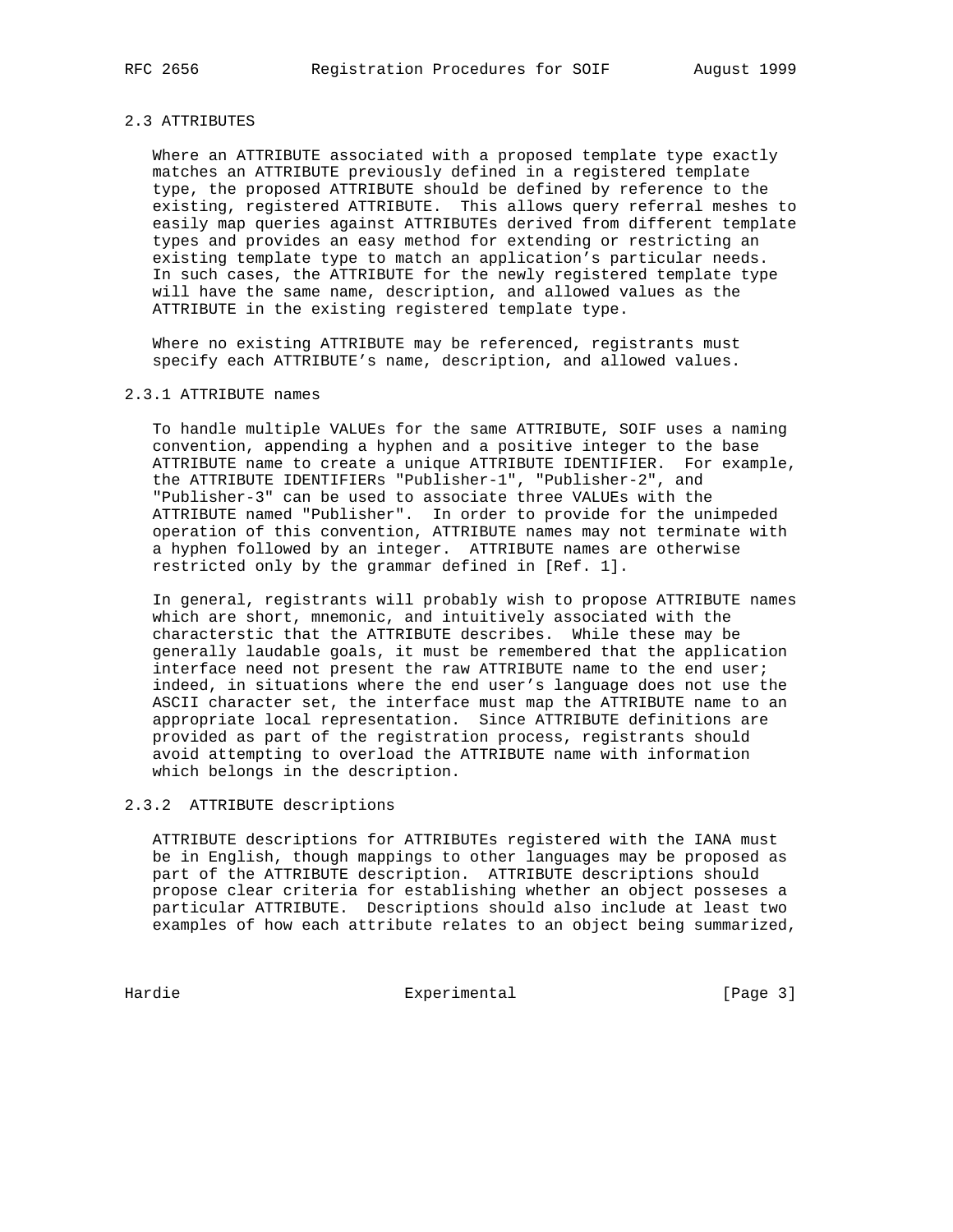using, where possible, objects which are broadly available to a wide variety of audiences. If several ATTRIBUTEs within a template type inter-relate, the descriptions of each may reference the others; care must be taken, however, that the resulting descriptions are not circular. Where fully realized specifications of the ATTRIBUTEs have been created in other contexts, the salient text from those descriptions should be quoted and appropriate references cited.

2.3.3 Required and Optional Attributes

 Each ATTRIBUTE registered for a template type must be marked either required or optional. Note that marking an ATTRIBUTE required does not imply that it may not have a null value; it implies only that it must appear in all templates of that registered template type.

2.4 VALUES

 For each ATTRIBUTE, the registrant must specify the data format and, if appropriate, the language, character set, and encoding. Where possible, the registrant should include references to a precise and openly available specification of the format. The registrant must also specify the appropriate matching semantics for the ATTRIBUTE if these are not strictly implied by the data format and encoding. The registrant must also note whether null values are permitted.

3. Versioning

 Creating a revision of a template type is functionally similar to creating a new template type. A Registrant may propose as a name any derivative allowed under the rules of section 4.1 and [Ref. 1] to the new template type. ATTRIBUTEs retained across versions without modification should be referenced as described in section 4.3. Modified ATTRIBUTEs must be described as if new. A registrant may note a relationship between a proposed template type and an existing template type as part of the registration process. The following three relationships are currently defined:

 Successor: for proposed template types intended to replace an existing template type.

 Variant: for proposed template types whose ATTRIBUTEs are either a superset or a subset of an existing template type.

 Alternate: for proposed template types which share a large number of ATTRIBUTEs with an existing template type but whose ATTRIBUTEs do not form a strict superset or subset of an existing template type.

Hardie Experimental Experimental [Page 4]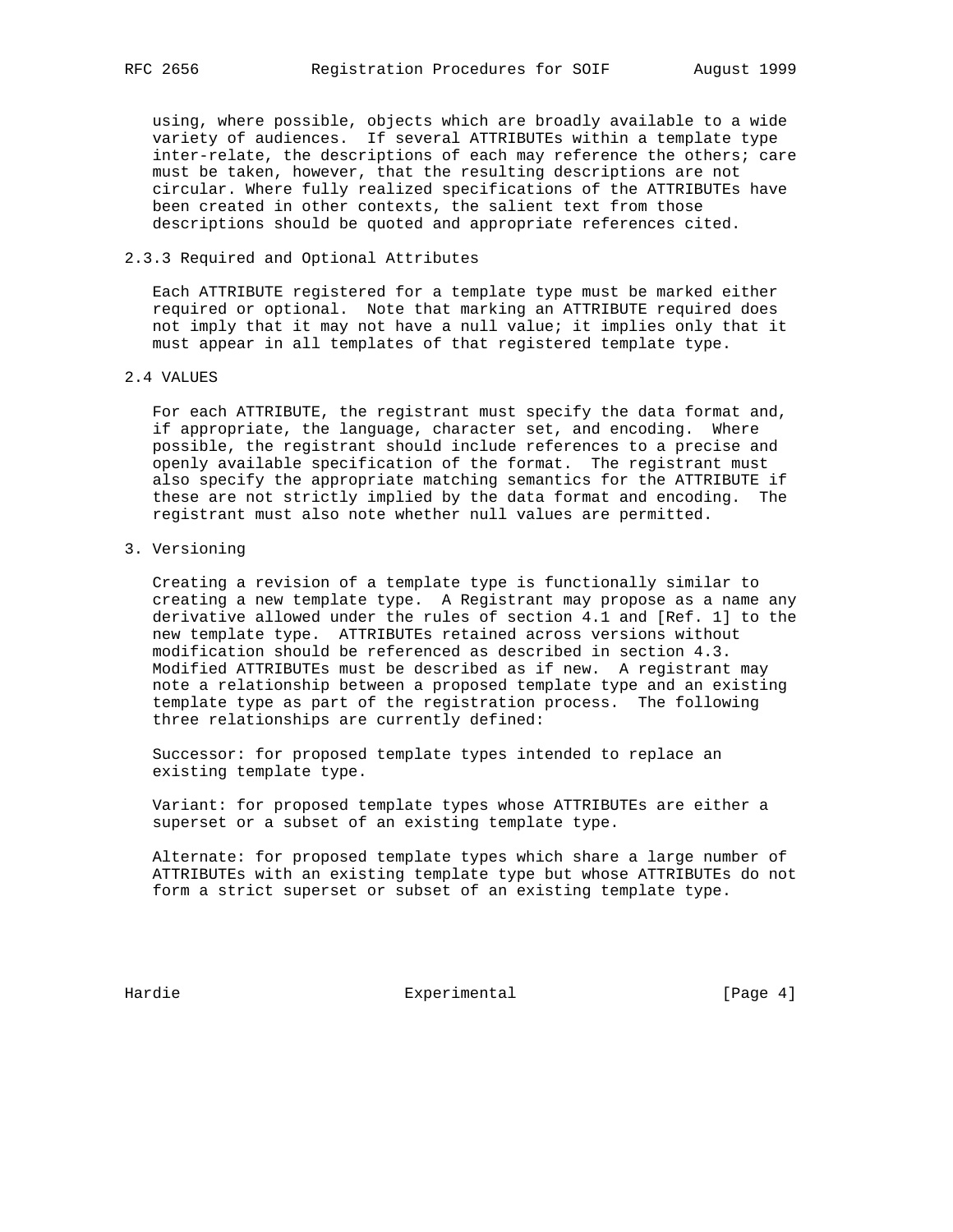Note that there may be relationships between ATTRIBUTEs of different template types without there being a named relationship between the template types themselves.

4. Security

 SOIF template types which are intended for applications which will pass summary objects over the global Internet should contain authentication ATTRIBUTEs. SOIF summary objects lacking authentication ATTRIBUTEs must be treated as unreliable indicators of the referenced resource's content and should only be used where other aspects of the environment provide sufficient security to prevent spoofing. Given, however, that particular template types may be intended for environments with such security, there is no requirement that registered template types contain authentication ATTRIBUTEs. The application developer must select or propose a template type appropriate for the intended appliation environment; if none is available with suitable authentication ATTRIBUTEs, the provisions of section 4.3 make it easy for the developer to propose an extension to an existing template type with the appropriate authentication ATTRIBUTEs.

- 5. References
	- [1] Hardie, T., Bowman, M., Hardy, D., Schwartz, M. and D. Wessels, "CIP Index Object Format for SOIF Objects", RFC 2655, August 1999.
	- [2] The Harvest Information Discovery and Access System: <URL:http://harvest.transarc.com/>.
	- [3] D. Beckett, IAFA Templates in Use as Internet Metadata, 4th Int'l WWW Conference, December 1995, <URL:http://www.hensa.ac.uk/tools/www/iafatools/>
	- [4] L. Lamport, LaTeX: A Document Preparation System, Addison- Wesley, Reading, Mass., 1986.
	- [5] IETF Schema Registration Working Group. <URL:http://www.ietf.org/html.charters/wg.dir#Applications\_Area>
	- [6] Berners-Lee, T., Masinter, L. and M. McCahill, "Uniform Resource Locators (URL)", RFC 1738, December 1994.

Hardie **Experimental** Experimental [Page 5]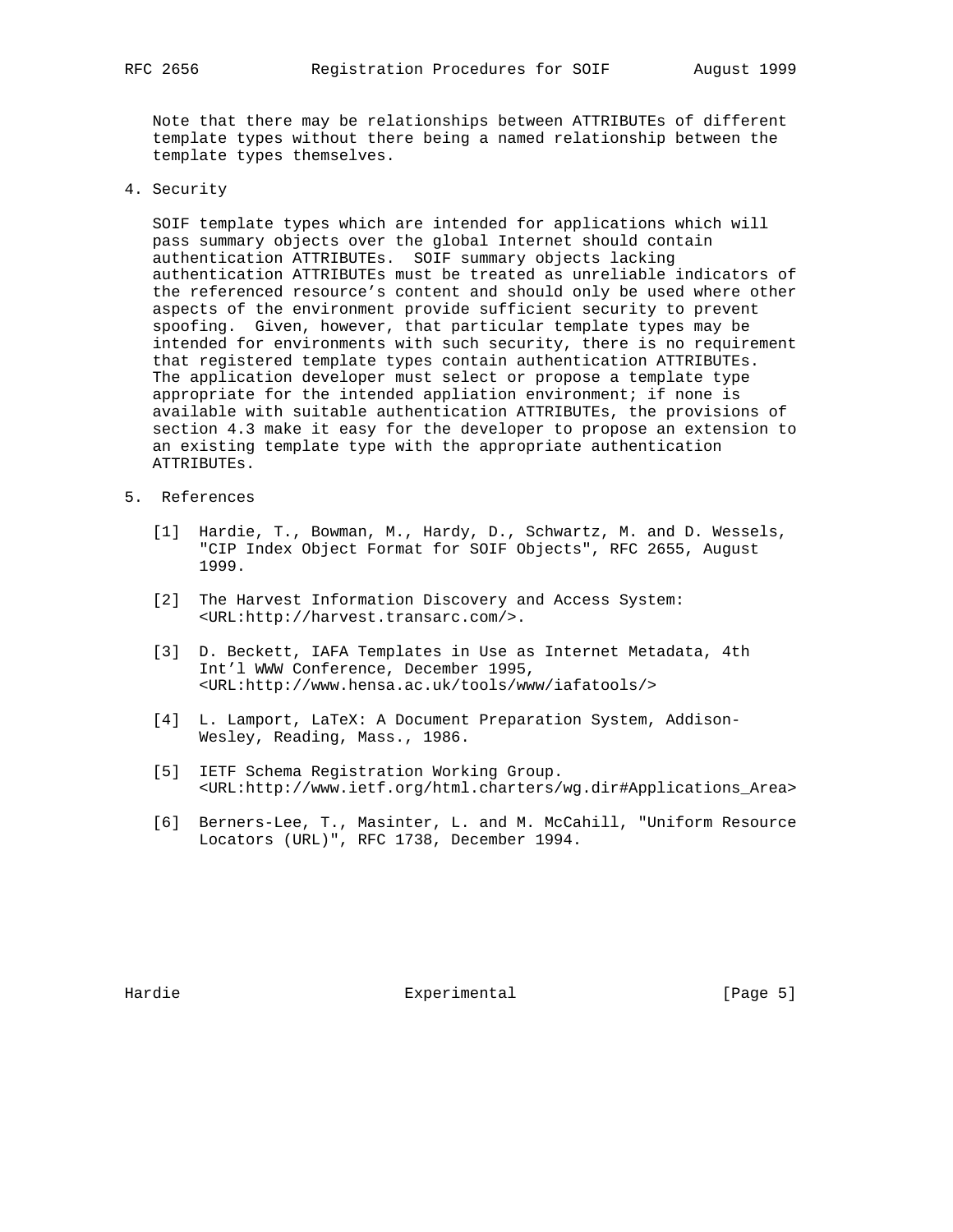# 6. Author's Address

 Ted Hardie Equinix 901 Marshall Street Redwood City, CA 94063 USA

EMail: hardie@equinix.com

Hardie **Experimental** Experimental [Page 6]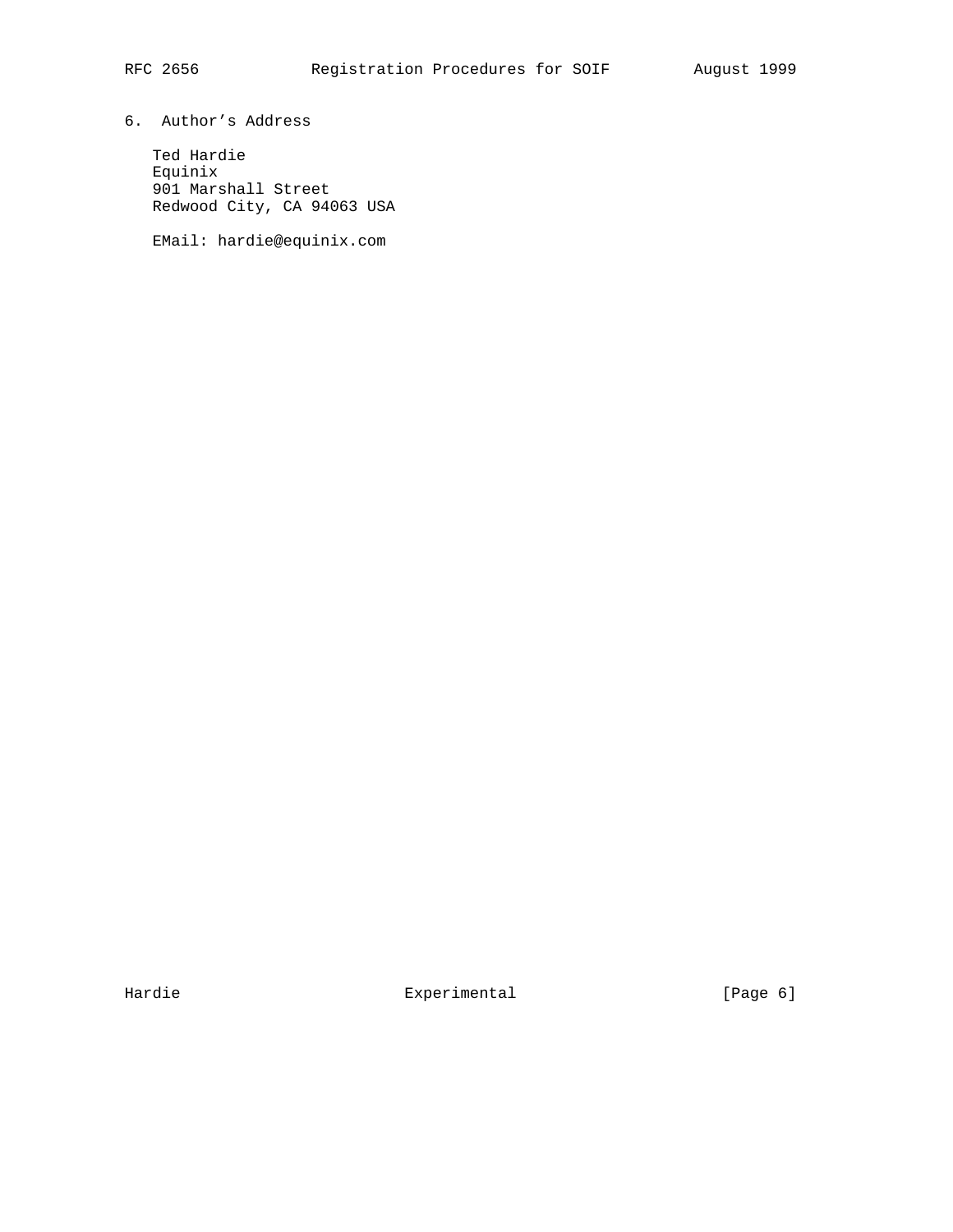| Appendix A.                                                                                                               |
|---------------------------------------------------------------------------------------------------------------------------|
| An Example Registration Form                                                                                              |
|                                                                                                                           |
|                                                                                                                           |
|                                                                                                                           |
|                                                                                                                           |
|                                                                                                                           |
|                                                                                                                           |
|                                                                                                                           |
| 7. If this Template Type relates to an existing Template Type<br>list the Template Type(s) and the relationship:          |
|                                                                                                                           |
| 8. For each ATTRIBUTE in this Template type, provide the<br>following information:                                        |
|                                                                                                                           |
|                                                                                                                           |
| If there is no registered Template Type which has already<br>specified this attribute, provide the following information: |
|                                                                                                                           |
|                                                                                                                           |
|                                                                                                                           |
|                                                                                                                           |
|                                                                                                                           |
|                                                                                                                           |
|                                                                                                                           |
|                                                                                                                           |
|                                                                                                                           |

Hardie Experimental Experimental [Page 7]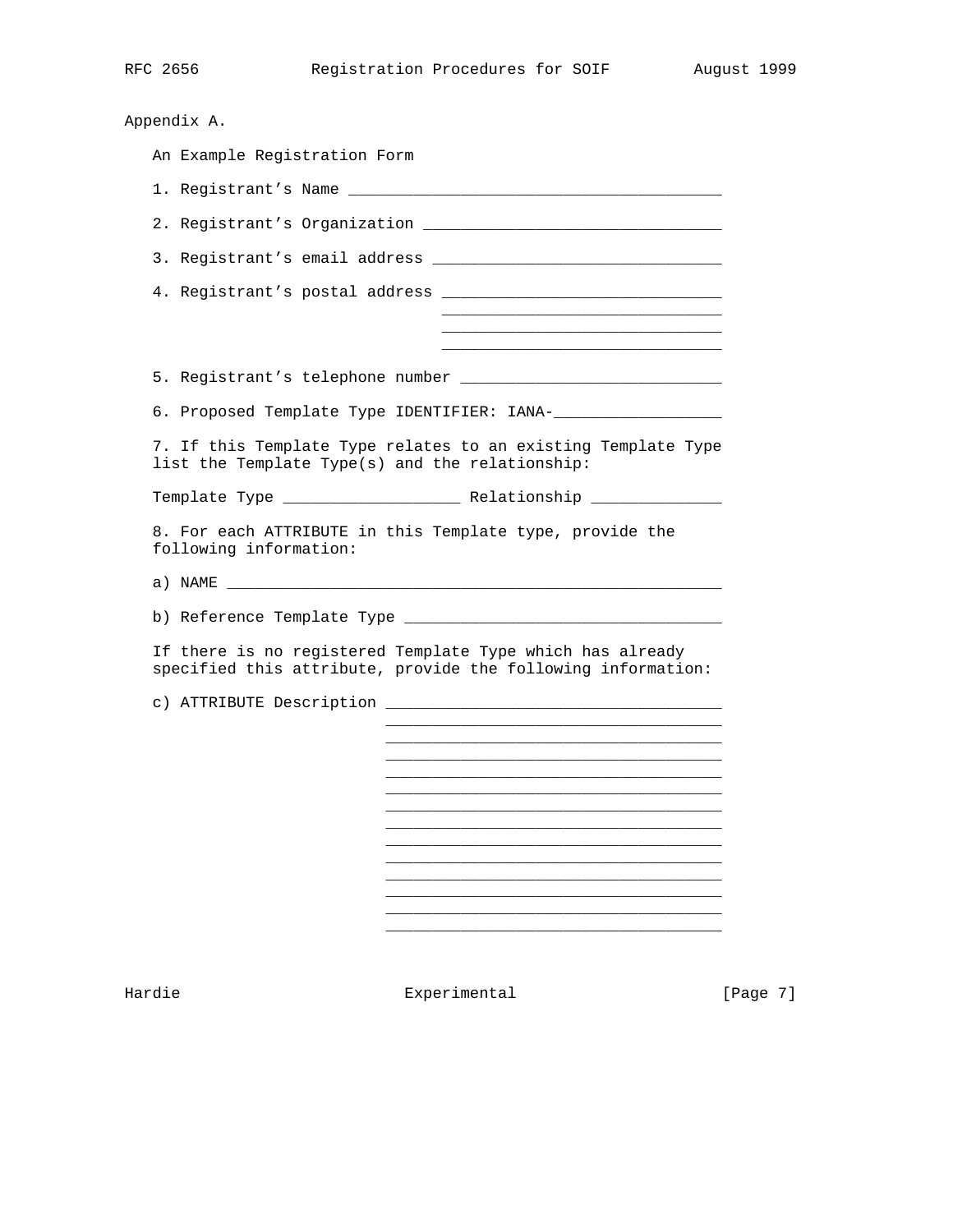d) Required [] or Optional []?

e) Data Type and ecoding for this VALUE \_\_\_\_\_\_\_\_\_\_\_\_\_\_\_\_\_\_\_\_\_

 $\mathcal{L}_\text{max}$  and  $\mathcal{L}_\text{max}$  and  $\mathcal{L}_\text{max}$  and  $\mathcal{L}_\text{max}$  and  $\mathcal{L}_\text{max}$  $\mathcal{L}_\text{max}$  and  $\mathcal{L}_\text{max}$  and  $\mathcal{L}_\text{max}$  and  $\mathcal{L}_\text{max}$  and  $\mathcal{L}_\text{max}$ 

 f) If a specific language and character set are expected, list them here \_\_\_\_\_\_\_\_\_\_\_\_\_\_\_\_\_\_\_\_\_\_\_\_\_\_\_\_\_\_\_\_\_\_\_\_\_\_\_\_\_\_\_\_\_\_\_\_\_\_\_

g) Is a null value permitted? Yes [] No []

Hardie Experimental Experimental [Page 8]